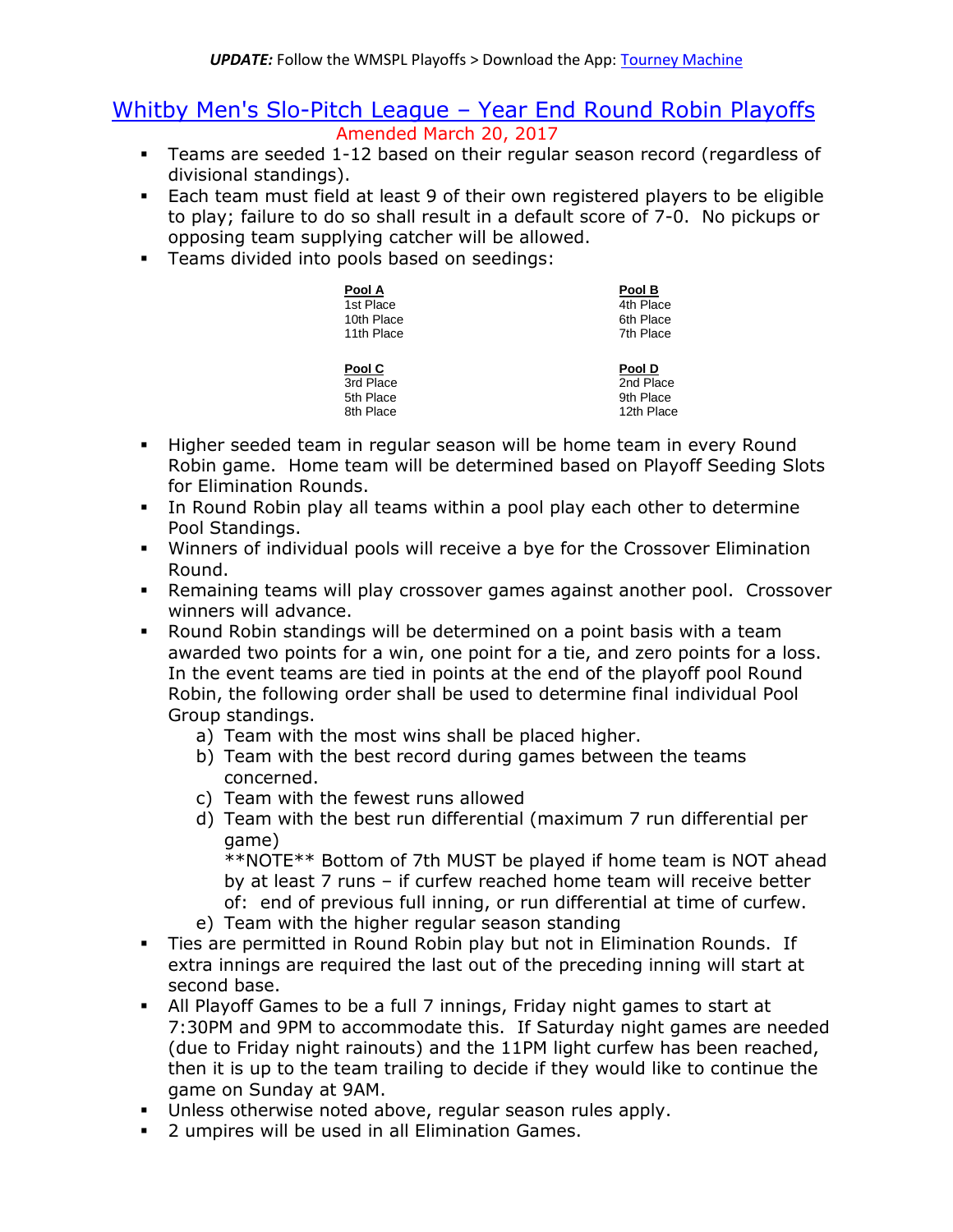## *Round Robin*

|                     | Pool A                 |                             | Pool A                              |
|---------------------|------------------------|-----------------------------|-------------------------------------|
| 10th Place          | 1st Place<br>1st Place |                             | 1st Place<br>10th Place             |
| 3 - Fri 9:00PM (K1) | 7 - Sat 10:30AM (K1)   | 11 - Sat 1:30PM (K1)        | 11th Place                          |
| 11th Place          | 11th Place             | 10th Place                  |                                     |
|                     | Pool B                 |                             | Pool B                              |
| 6th Place           | 4th Place              | 4th Place                   | 4th Place                           |
| 1 - Fri 7:30PM (K1) | 5 - Sat 9:00AM (K1)    | 9 - Sat 12:00PM (K1)        | 6th Place<br>7th Place              |
| 7th Place           | 7th Place              | 6th Place                   |                                     |
|                     | Pool C                 |                             |                                     |
| 5th Place           | 3rd Place              | 3rd Place                   | Pool C                              |
| 2 - Fri 7:30PM (K2) | 6 - Sat 9:00AM (K2)    | 10 - Sat 12:00PM (K2)       | 3rd Place<br>5th Place<br>8th Place |
| 8th Place           | 8th Place              | 5th Place                   |                                     |
|                     | Pool D                 |                             |                                     |
| 9th Place           | 2nd Place              | 2nd Place                   |                                     |
| 4 - Fri 9:00PM (K2) | 8 - Sat 10:30AM (K2)   | <b>12 - Sat 1:30PM (K2)</b> | Pool D<br>2nd Place<br>9th Place    |
| 12th Place          | 12th Place             | 9th Place                   | 12th Place                          |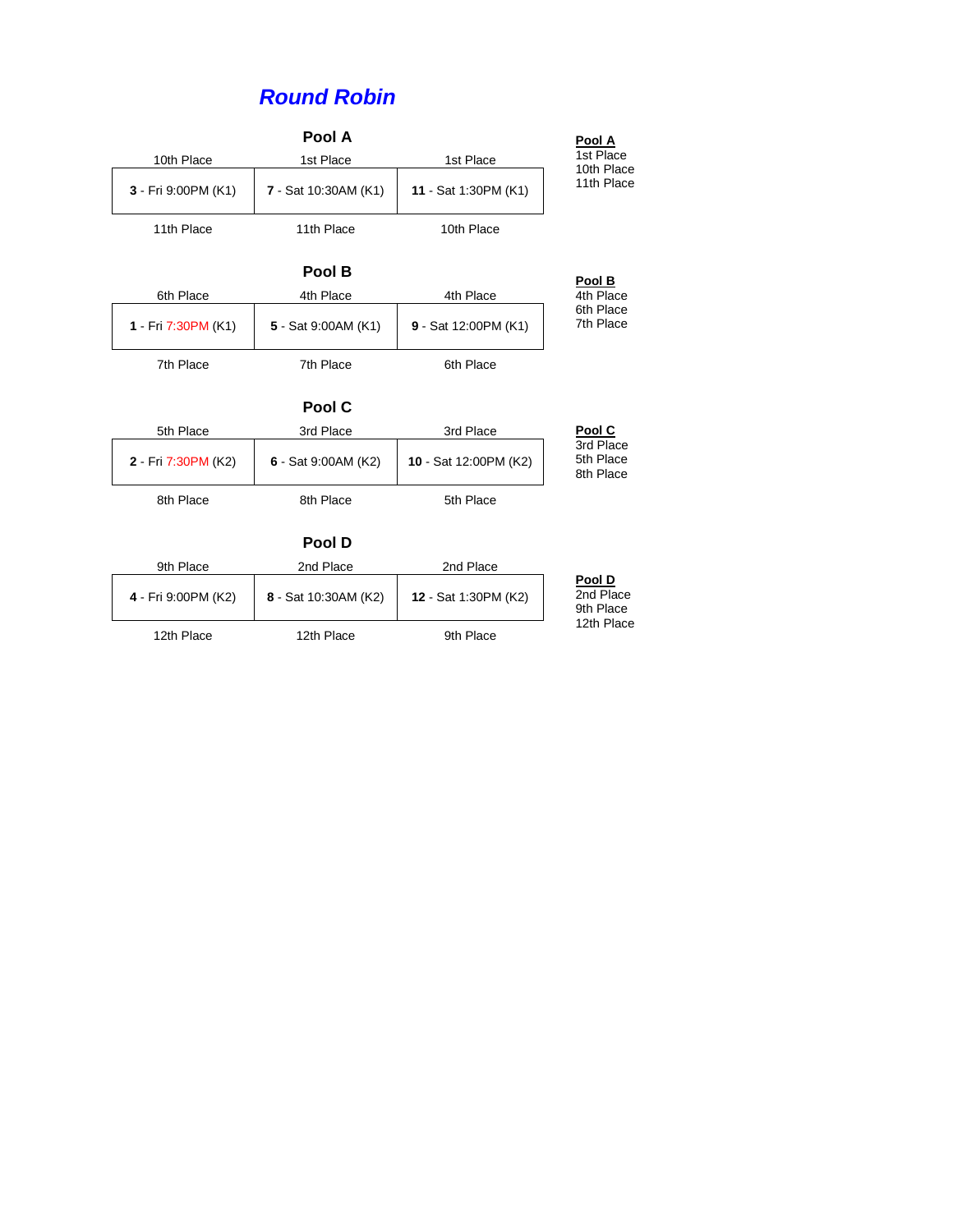## *Elimination*



2<sup>nd</sup> Pool A (10<sup>th</sup> Seed)